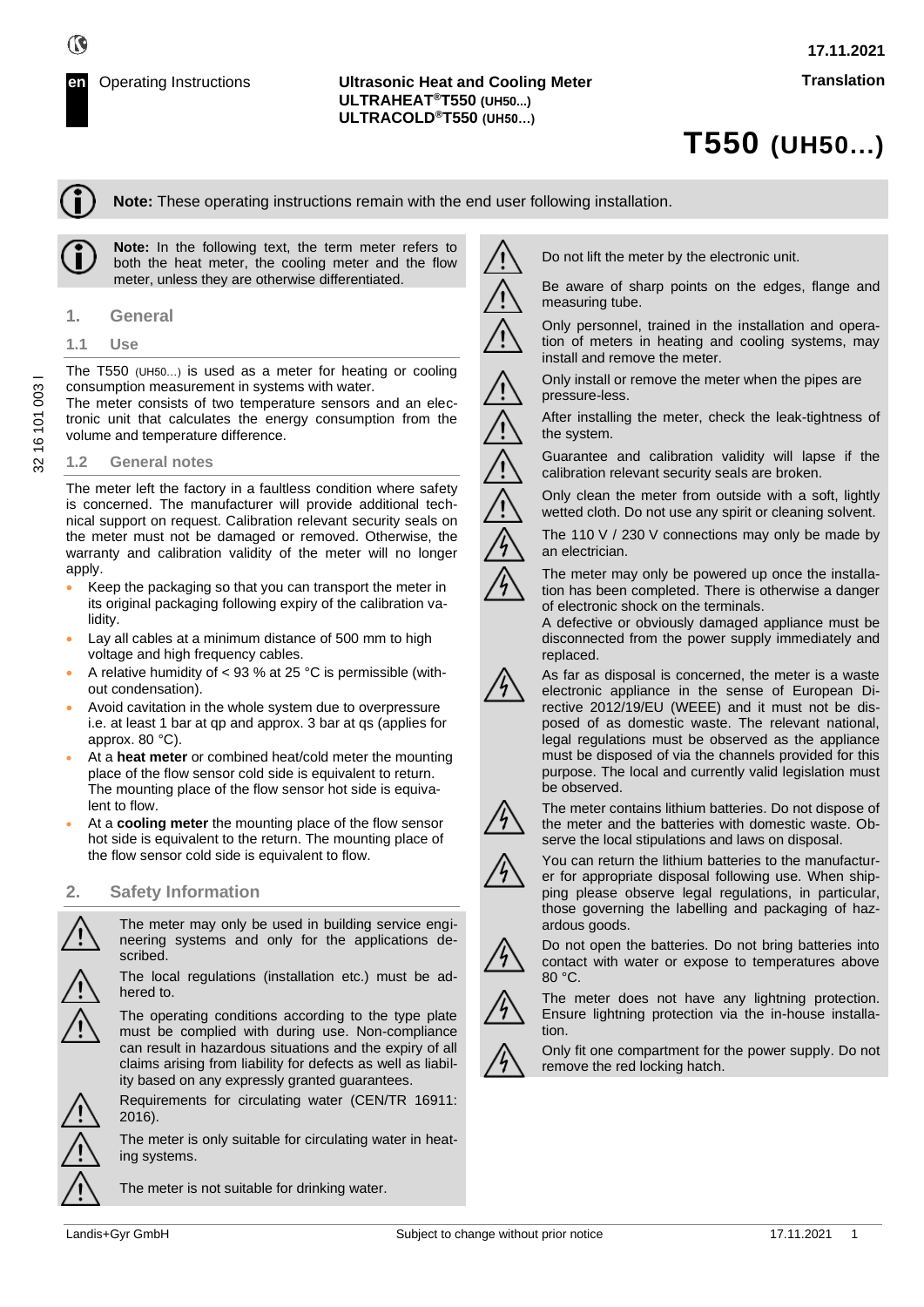## **3.1 Operating elements**



#### **Number Description** 1; 6; 7; 8 Cover lugs

| <b>1. V. 7. 0</b> | <b>CUVEL IU</b> |
|-------------------|-----------------|
| 2                 | Button 1        |
| 3                 | Button 2        |
| 4                 | LCD             |
|                   |                 |

5 Security seal

**Note:** Both display range and data displayed can differ from the description depending on the appliance parameterisation. Certain button functions can also be blocked.

#### **3.2 Displaying current meter status**

The meter displays the current meter status in kWh, MWh, MJ or GJ.



**Note:** In order to prevent reading errors, the decimal places of the values displayed are marked with a frame.

**Note:** Calibrated values can be recognised by an additionally displayed star symbol.

#### Display values

Switch to the service loops to display the values. Proceed as follows:

• To switch from the user loop into the service loops press button 1.

The displays of the meter are arranged in several levels (LOOPs).

To switch the LCDs between the loops press button 1.

The LCD shows the following values one after the other:

| ּ חַחְחִ | Service loop 1 |
|----------|----------------|
| - פחון י | Service loop 2 |
|          |                |

#### 0 User loop

After the last loop is displayed, the user loop "LOOP 0" comes up again.

#### Switching in a loop

L OOP

Proceed as follows to switch to the next display value within a loop:

#### • Press button 2.

The first display value will appear again after the final display value.

## User loop "LOOP 0"

The meter is located in the user loop "LOOP 0".

• To switch to the next display value press button 2.

### The LCD displays the following values one after the other:

| 1234567 kWh<br>Energy accumulated with tariff status |
|------------------------------------------------------|
| 1234567 k W h<br>Tariff register 1 (optional)        |
| Volume accumulated                                   |
| $k$ $k$ $h$<br>Segment test                          |
| Head of the loop                                     |
| In case of error: message with error code            |
|                                                      |

Service loop 1 "LOOP 1"

Service loop 1 displays the details of the current measurement. The LCD shows the following values one after the other:

| I OOP                                     | Head of the loop                                      |
|-------------------------------------------|-------------------------------------------------------|
| m/h                                       | Current flow                                          |
| 90.<br>k W                                | Current power                                         |
| $\mathsf{r}_{\mathsf{V}}$<br>T<br>۱Б<br>ч | TV current temperature hot side,                      |
| T.<br>ГR<br>56,2                          | TR current temperature cold side;<br>in 2-sec. cycles |
| 9d<br>1234<br>'n                          | Operating time                                        |
| ائ<br>1234<br>'n                          | Operating time with flow                              |
| ر<br>ان<br>ב-גו<br>'n                     | Missing time                                          |
| ( 12345678                                | Property number, 8-digit                              |
| 7<br>10,05,06                             | Date                                                  |
| $\overline{\mathbf{u}}$<br>3 105.         | Yearly set day (DD.MM)                                |
| 1234567 k W h                             | Energy: previous year on set day                      |
| m                                         | Volume: previous year on set day                      |
|                                           | Firmware version                                      |

#### Service loop 2 "LOOP 2"

Service loop 2 displays the measurement period for establishing the maximum.

The LCD shows the following values one after the other:<br> $\begin{array}{|c|c|c|c|c|}\n\hline\n\text{I} & \text{I} \Pi \text{I} \text{P} & \text{P} & \text{Head of the loop}\n\end{array}$  $\overline{J}$ Head of the loop

|     |              | <b>INGU OF THE TOOD</b>                         |
|-----|--------------|-------------------------------------------------|
| MFJ | <b>60 mm</b> | Measurement period for establishing the maximum |
|     |              |                                                 |

#### Service loop 3 "LOOP 3"

Service loop 3 displays the monthly values.

• In order to display the monthly values, press button 2. The set day of the current month is displayed.

|  |  | To select the desired month, press button 1. |  |  |  |
|--|--|----------------------------------------------|--|--|--|
|--|--|----------------------------------------------|--|--|--|

I DOP 3 Head of the loop

… … M 1110D Set day for July 2011

To request the associated values, press button 2.

The LCD displays the following values one after the other:

123456,7 k W l Energy on the set day 1234567 k W 1 Tariff register 1 on the set day 1234567 Volume on the set day  $\mathfrak{n}$ Мū 3899  $m$ // Max. flow on the set day, in 2-sec. cycles with date stamp 1306.11 5t Mα **N X PBBS** Max. power on the set day, in 2-sec. cycles with date stamp 5ł 1306.11  $M\nu$ 98.8 L 13,06,11 Max. temperatures on the set day, 5t in 2-sec. cycles with date stamp MF  $B<sub>1</sub>$ T *MV* for hot side or *MR* for cold side 1306.11 5t

> 'n Missing time count on the set day

After the last display the previously selected set day is displayed once again.

• To select the next set day, press button 1.

Fd

123

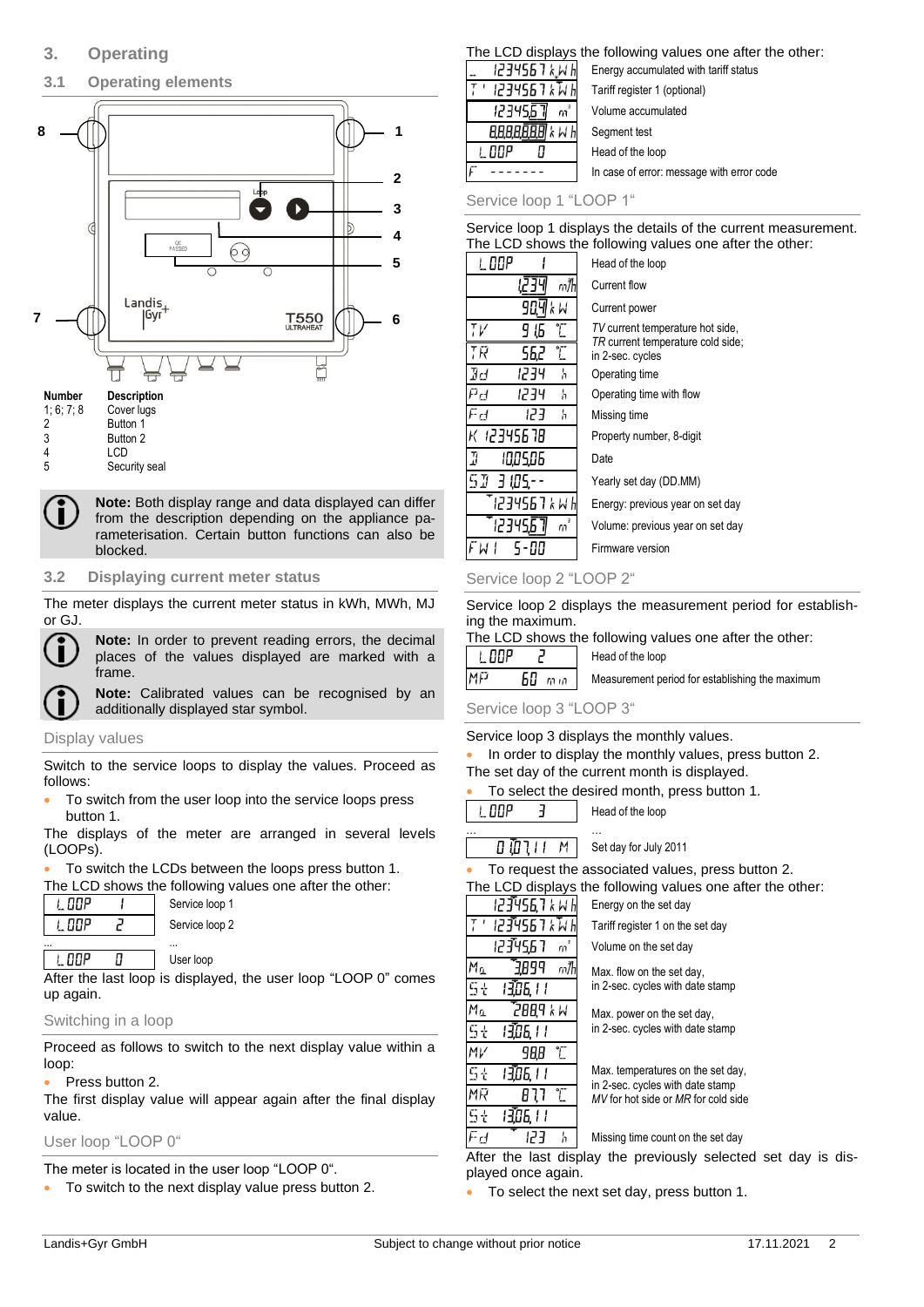#### To go into the next loop early, proceed as follows:

- Select a monthly value with button 2.
- Press button 1.

#### Service loop 4 "LOOP 4"

Service loop 4 displays appliance parameters. The LCD displays the following values one after the other:

|                     | $\overline{11}$ is LCD displays the following values one after the other. |
|---------------------|---------------------------------------------------------------------------|
|                     | Head of the loop                                                          |
| 72<br>m/h<br>m/h    | Current tariff,<br>in 2-sec. cycles with threshold value 1                |
| Ξp<br>5E C<br>200   | Measurement interval flow                                                 |
| ŢP<br>5E C<br>30    | Measurement interval temperature                                          |
| Madul<br>МĦ         | Module 1: M-Bus module                                                    |
| មស រ<br>ר קן        | M-Bus primary address 1                                                   |
| 9 12345678          | M-Bus secondary address 8-digit                                           |
| Madul 2-<br>FF.     | Module 2: Pulse module; channel $1 =$ energy,                             |
| Modul 2-2 <i>CV</i> | channel 2 = volume; in 2-sec. cycles                                      |
| 9A I<br>12500W h /l | Value for energy pulses *)                                                |
| -902<br>00250       | Value for volume pulses *)                                                |
| ∃ הם<br>2m S        | Pulse duration in in ms *)                                                |
|                     | *) for "fast pulse"                                                       |
|                     |                                                                           |

**3.3 Previous year's values**

The meter saves the following values on the yearly set day

- Energy (meter status)
- Volume (meter status)
- Tariff register (meter status)
- Missing time (meter status)
- Flow measurement time (meter status)
- and the maxima with date stamp for
- Flow
- Power
- Temperature difference
- Temperature hot side
- Temperature cold side

#### **3.4 Monthly values**

The meter stores the following values for 60 months on the monthly set day

- Energy (meter status)
- Volume (meter status)
- Tariff register (meter status)
- Missing time (meter status)
- Flow measurement time (meter status)
- and the maxima with date stamp for
- Flow
- Power
- Temperature difference
- Temperature hot side
- Temperature cold side

The monthly values can be read via the optical and the 20 mAinterface.



**Note:** Central European Time (CET) applies as the standard time. During summer time the storage takes place at the corresponding times.

**4. Error Messages**

The meter continuously runs a self-diagnosis and can thus recognise and display various installation or meter error messages.

The error message **F0** means that no flow measurement is possible, due to air in the volume measurement unit for example; the system must be vented carefully.

The error message **F4** means the battery must be replaced. When any of the error messages **F1**, **F2** or **F5**, **F6**, **F8** are displayed, the temperature sensors are defective. The messages **F3**, **F7**, **F9** mean a defect in the electronic.

Contact the service department in all these cases.

#### **5. Functional Details**

If the respective operation thresholds are exceeded and flow and temperature difference are positive, the meter summates the energy and the volume. All segments of the display are switched on for control purposes during the segment test.

On the yearly set day, the meter status for energy and volume, the values for the maxima and flow and missing hours are logged in the previous year's archive.

Flow, power and temperature difference are recorded with the appropriate +/- signs. If the operation threshold has dropped a *"u"* is displayed in front. The current temperatures are displayed to an accuracy of 0.1 °C.

For maximum formation the power and flow over the measurement period (of e.g. 60 mins.) are averaged. The maximum values of the average value formation are marked with *"Ma"* in front. The maximum values of the temperatures are marked with *"MV"* or *"MR"*.

The 8-digit property number (also the secondary address for M-Bus operation) can be set in the parameterisation mode.

The meter number is issued by the manufacturer.

The operating time is counted from the first connection of the power supply. Missing hours are summated if there is an error and the meter is thus unable the measure. The date is incremented on a daily basis.

The type of modules installed is displayed. If an M-Bus module is installed, the primary and secondary address is displayed in the subsequent lines.

The number for the firmware version is issued by the manufacturer.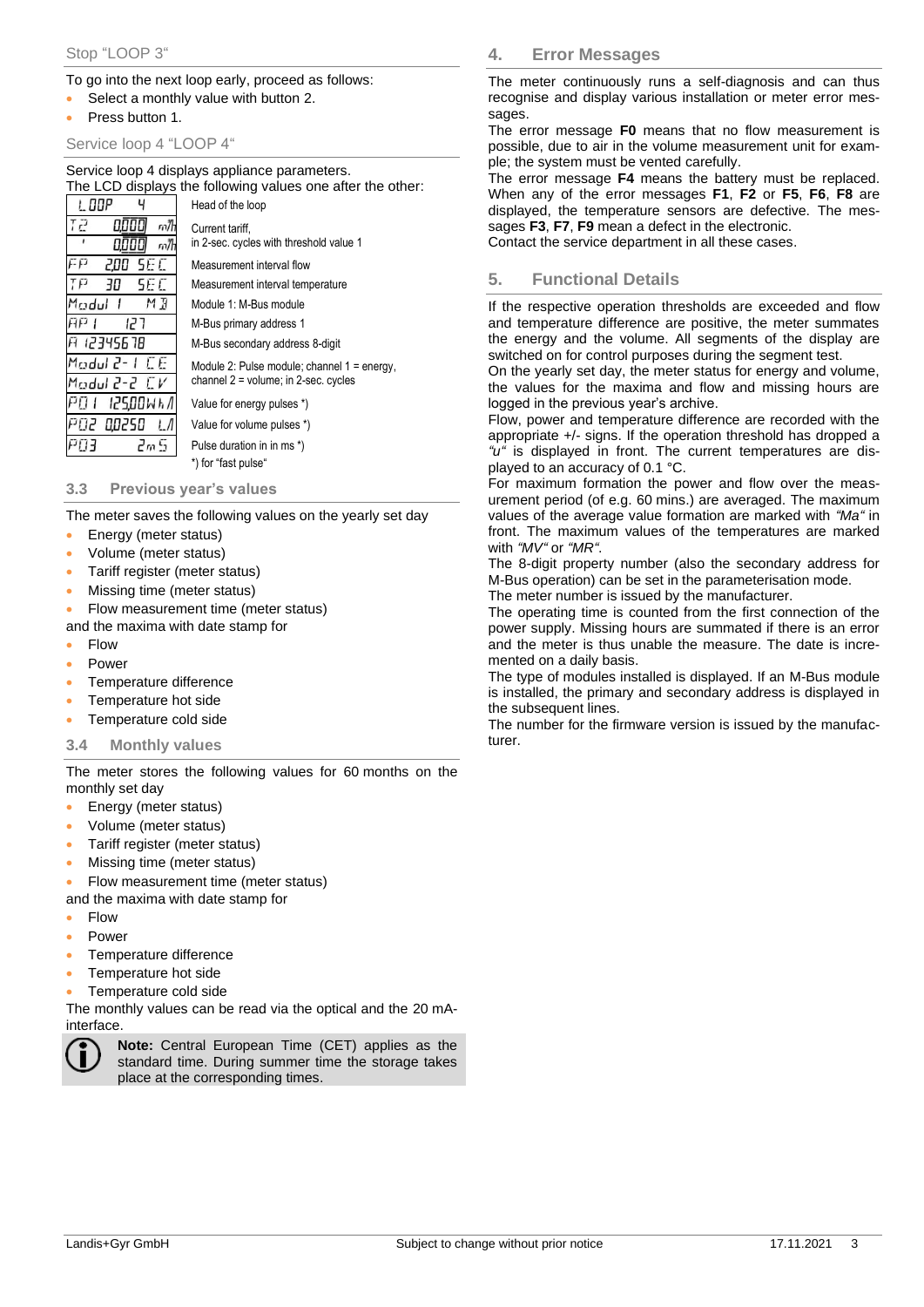**Note:** The information on the meter must be observed!

IP 54 according to EN 60529

III according to EN 61558<br> $0.2 K$ 

Always, optional cable length

According to EN 60751

**General**<br>Measuring accuracy Measuring accuracy Class 2 or 3 (EN 1434)<br>Environment class A (EN 1434) for indoor A (EN 1434) for indoor installation<br>M1  $*$ ) Mechanical class M1 \*)<br>Electromagnetic class E1 \*) Electromagnetic class \*) according to 2014/32/EU Directive on Measuring Instruments Ambient humidity < 93 % rel. humidity at 25 °C, without condensation Max. height 2000 m above sea level<br>Storage temperature 20 ... 60 °C Storage temperature

2 ... 180 °C

#### **Electronic unit**

Ambient temperature 5 ... 55 °C<br>Housing protection rating IP 54 accord Safety class<br>Line 110 / 230 V AC Line 110 / 230 V AC II according to EN 61558<br>
Line 24 V ACDC III according to EN 61558 Operation threshold f.  $\Delta T$  0.2 K<br>Temperature difference  $\Delta T$  3 K ... 120 K Temperature difference  $\Delta T$ Temperature measurement range<br>LCD LCD 7 digits<br>
Optical interface 7 Standar Optical interface Standard, EN 62056-21<br>
Communication Continues Optional, e.g. M-Bus Communication Communication Optional, e.g. M-Bus<br>
Separability Communication Communication Communication Communication Communication Communication Communicatio

**Sensor**

Type Pt 500 or Pt 100

Temperature range  $0 \dots 150$  °C (up to 45 mm overall length)

0 ... 180 °C (from 100 mm overall length)

**Volume measurement unit**<br>Protection class Protection class

Mounting place Hot side / cold side<br>Installation position Any Installation position and Any<br>
Flow straightening Mone Flow straightening None<br>Measuring range 1:100 Measuring range 1:100<br>Temperature range 5... 130 °C Temperature range

recommended... ...heating application 10 ... 130 °C<br>
...cooling application 5 ... 50 °C ...cooling application  $5...50$  °<br>Maximum overload  $2.8 \times qp$ Maximum overload<br>Nominal pressure

IP 54 / IP 65 according to EN 60529 IP 68 (at qp 150) according to EN 60529 National type approvals may be different.

PN16 (PS16), PN25 (PS25)